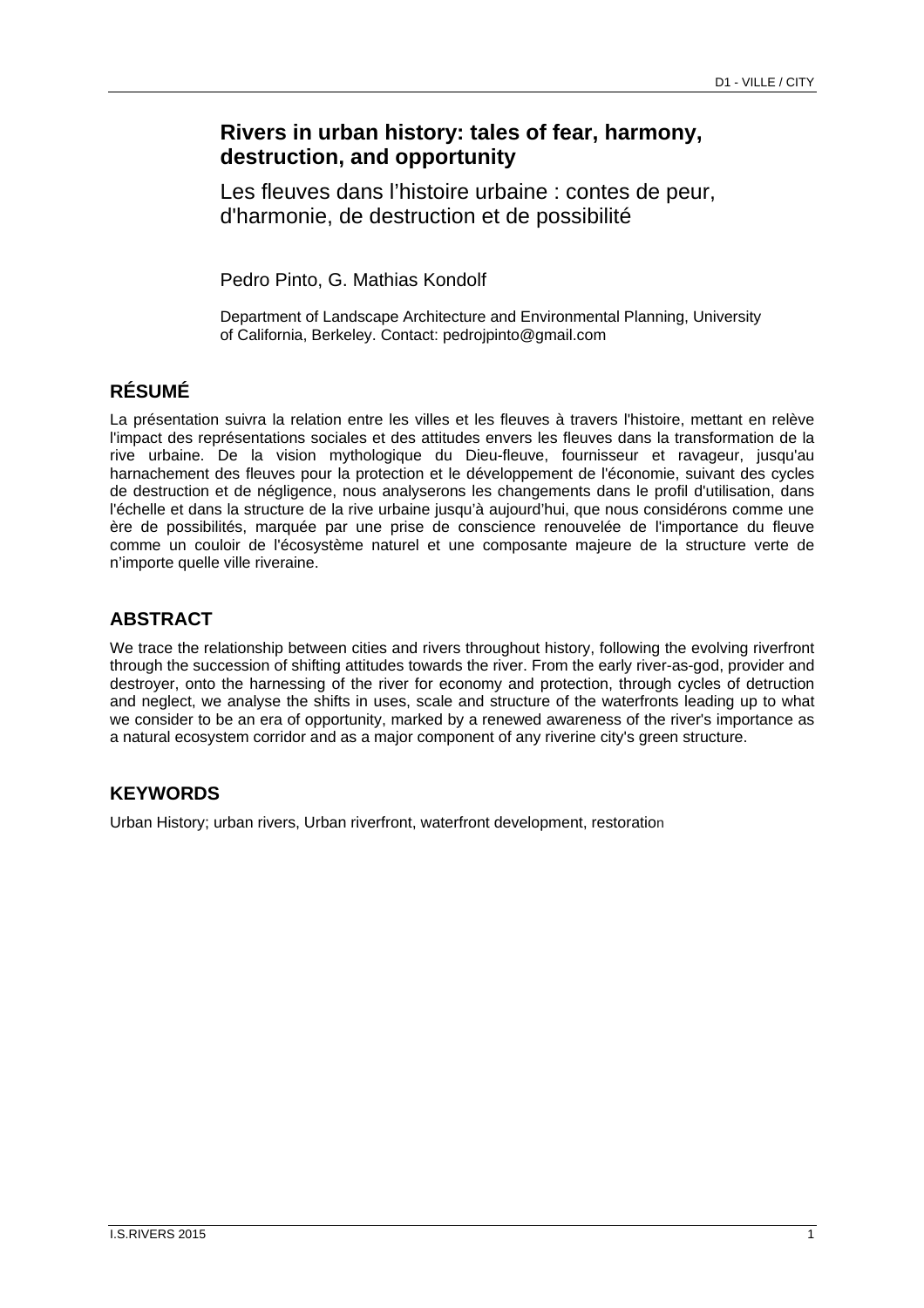#### **RIVERS IN URBAN HISTORY: TALES OF FEAR, HARMONY, DESTRUCTION, AND OPPORTUNITY**

*I do not know much about gods; but I think that the river Is a strong brown god—sullen, untamed and intractable, Patient to some degree, at first recognised as a frontier; Useful, untrustworthy, as a conveyor of commerce; Then only a problem confronting the builder of bridges. The problem once solved, the brown god is almost forgotten By the dwellers in cities—ever, however, implacable. Keeping his seasons and rages, destroyer, reminder Of what men choose to forget. Unhonoured, unpropitiated By worshippers of the machine, but waiting, watching and waiting.* 

T.S. Elliot, The Dry Salvages, Nb. 3 of Four Quartets

*The River Destroyer:* Rivers are unpredictable. Which is a shame, as their valleys and floodplains provide the best soils for agriculture, fishing, readily accessible fresh water, and the easiest path on which to walk (the 'thalweg', the *Valley Way*); if one was to consider where to settle, certainly 'by the river' would be the most obvious choice. And yet, for a long time, permanent settlement near a river wasn't a reality. Rivers are as much the providers of bounty as destroyers. With their changing moods, rivers will shift course, flood, dry up; and, accordingly, settlements were, for long, kept ephemeral. The first permanent settlements were mostly confined to hilltops, as much as a protection against other tribes as from the raging river they usually overlooked.

**The River Tamed:** The first urban civilizations were intrinsically related to fertile river valleys. Mesopotamia, the Nile Valley or the Indus experienced comparable patterns of emergence of irrigation, settlement and, eventually, cities. In the early stages of Mesopotamian settlement, rather than attempting to control the river's moods, people adapted to them. As agriculture flourished and community started producing surplus, trading what it would not need ensued. Trade along the river corridor was initiated and, as the benefits of trade became apparent, protecting this newly-found economic activity became a concern, and cities on rivers the mainstays of this activity.

*The River Conveyor:* As trade grew in importance, so did the protection of trade routes. Cities grew as centers for their respective agricultural *hinterland*, as trade centers along the major trade routes – that is, the river – and, consequentially or not, as centers of power. Not all strategic locations gave rise to a city, but virtually all early cities occupied strategic locations along rivers. They were nodal points, usually crucial fording points, where land and fluvial routes converged, or points where trade along the rivers, the 'first highroads, moving belts of water' (Mumford 1961) could be controlled and economic stakes defended and reinforced. Trade became a major fuel for power, and competition for more power was as much centered on territorial domination as on the protection of this lifeline. As such, the elevated platforms over which Mesopotamian, Egyptian and Harappian cities were built served as much for protection against floods as for defense against armies.

*The River Bridged:* In stable empires, where defense ceased being a major concern, cities were able to occupy the 'prime' locations on the river valleys, where trade and agricultural production could best be controlled. The Roman Empire's strong administration and its *Pax Romana* allowed trade to flourish, fertile lands to be cultivated, and promoted advances in technology (bridge building, canals, roads…) that all combined to create the perfect conditions for the foundation of 'valley' cities. At times, this development indeed reached the point of imbalance with the natural systems: the ever-expanding capital of the Empire outgrew its river, with aquifers becoming exhausted, and the Tiber turned into the dumping ground for the city. The Empire eventually collapsed and the Dark Ages ensued (ca. 500 AD). As European societies slowly reorganized, especially after the 11<sup>th</sup> century, new authorities proceeded to restructure their lands so as to promote trade, authority, and tax collection and "(…) had castles posted on every coign of vantage, the important fords and bridges being especially guarded" (Vance 1980: 106). From the French *Bastides* to English *burghs*, virtually all of Europe experienced a boom in the establishment of new urban centers: "Town building itself was one of the major industrial enterprises of the early Middle Ages" (Mumford 1961: 264). "To make these towns prosperous (…) merchants would best engage in distant trade (…) [with towns therefore] tending to be located on the major rivers." (Vance 1990: 182). As long distance trade regained strength, so did the major ports along the coasts of Western Europe. Cities such as Venice or Naples ushered in the Mercantile City: Lisbon, Amsterdam, Antwerp, London, Seville, Naples, Palermo, Bordeaux, and a few other cities, became the control centers for maritime trade. This was reflected in deep changes to the morphology of these cities: "By 1550 the port functions dominated London Life" (Vance 1990: 221). The waterfront